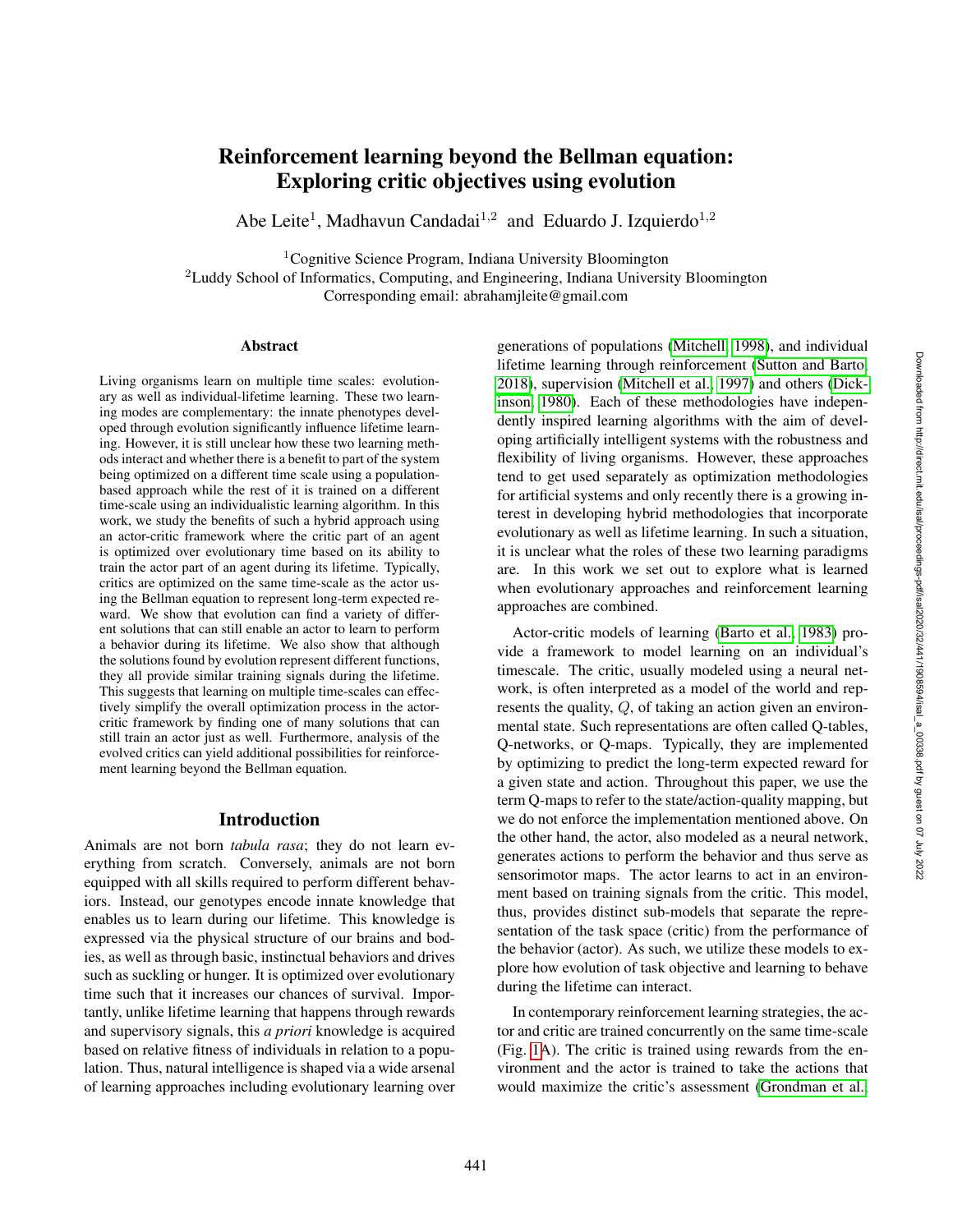

<span id="page-1-0"></span>Figure 1: A schematic of the different actor-critic learning approaches [A] Reinforcement learning (RL) involves training both the actor and critic concurrently. [B] Evolutionary algorithms (EA) involve directly selecting an actor from a population over generations. [C] Our evolved Q-maps (eQ) approach involves evolving the critic over generations while training the actor during the lifetime. [D] A schematic of the eQ algorithm within a single generation. Critic, while remaining fixed, uses environmental states and proposed actions to generate training signals to modify the actor. Actor and environment engage in a two-way interaction.

[2012\)](#page-8-3). This is an entirely lifetime-learning approach to performing a task. Notably, the critic's objective is given by the Bellman equation that represents the expected long-term reward for taking a particular action in a given environmental state [\(Bellman, 1952\)](#page-7-2). This approach and its variants have been shown to successfully perform a variety of tasks [\(Mnih](#page-8-4) [et al., 2013;](#page-8-4) [Silver et al., 2017;](#page-8-5) [Mousavi et al., 2016\)](#page-8-6). On the other hand, purely evolutionary approaches in Artificial Life generally directly evolve the parameters of the actor to perform the behavior without use of a critic [\(Floreano et al.,](#page-8-7) [2008;](#page-8-7) [Stanley et al., 2019\)](#page-8-8) (Fig. [1B](#page-1-0)). This approach involves a population of actors that are selected based on their relative fitness. Thus, it is a purely population-based evolutionary approach and has also been shown to successfully perform a variety of tasks [\(Salimans et al., 2017;](#page-8-9) [Such et al., 2017\)](#page-8-10).

Approaches that combine evolutionary and lifetime learning have been explored in theoretical [\(Baldwin, 1896;](#page-7-3) [Hin](#page-8-11)[ton and Nowlan, 1987;](#page-8-11) [Suzuki and Arita, 2000;](#page-8-12) [Nolfi and](#page-8-13) [Parisi, 1996;](#page-8-13) [Todd et al., 2020\)](#page-8-14) as well in applied contexts within the actor-critic domain [Ackley and Littman](#page-7-4) [\(1991\)](#page-7-4). Recently, with the advent of deep reinforcement learning there has been a renewed interest in combining the two approaches with promising results [\(Houthooft et al., 2018;](#page-8-15) [Fer](#page-8-16)[nando et al., 2017;](#page-8-16) [Khadka and Tumer, 2018;](#page-8-17) [Pourchot and](#page-8-18) [Sigaud, 2018\)](#page-8-18). While in some cases, the critics in these hybrid approaches have continued to be constrained to the Bellman equation, in other cases the critics have been part of the evolutionary learning. One approach that this work draws from is the Evolved Policy Gradients (EPG) algorithm [\(Houthooft et al., 2018\)](#page-8-15), where the critic is evolved to generate training signals for an actor.

In this work, we aim to investigate how employing a com-

bination of lifetime learning and evolution can be beneficial. Using the actor-critic framework we explore the different ways evolution can represent task information (critics) beyond the Bellman equation to train actors during their lifetime. Specifically, we devised a simplified evolutionary reinforcement learning approach we call evolved Q-maps or eQ, that utilizes an evolutionary strategy for the critics, which then train the actors during their lifetime (Fig. [1C](#page-1-0)). We compare the evolved critics with those obtained from an entirely lifetime learning approach, Deep Deterministic Policy Gradients (DDPG) [\(Lillicrap et al., 2015\)](#page-8-19). In order to develop Q-maps that are tractable for analysis, we used the classical inverted pendulum task [\(Brockman et al., 2016\)](#page-7-5) as our target behavior. Our analysis revealed the following: First, eQ and DDPG are equally good in training actors to perform a task. Second, while Q-maps from eQ were faster to train fresh random actors of the same architecture, Q-maps from DDPG performed slightly better at training actors with different architectures than they were trained using. Third, while the Q-maps obtained from DDPG were all similar to each other, Q-maps from eQ were significantly different from them and also diverse within themselves. Finally, although the Q-maps from the eQ were encoding a diverse set of functions, the training signal they provided to the actors were very similar to each other as well to the training signal provided by the DDPG Q-maps. This suggests that several solutions beyond the Bellman equation exist to generate Qmaps that can train actors. Furthermore, although there may be several approaches to representing a task, the set of possible representation may be constrained by the rather narrow scope of the training signals that can enable learning to perform the behavior.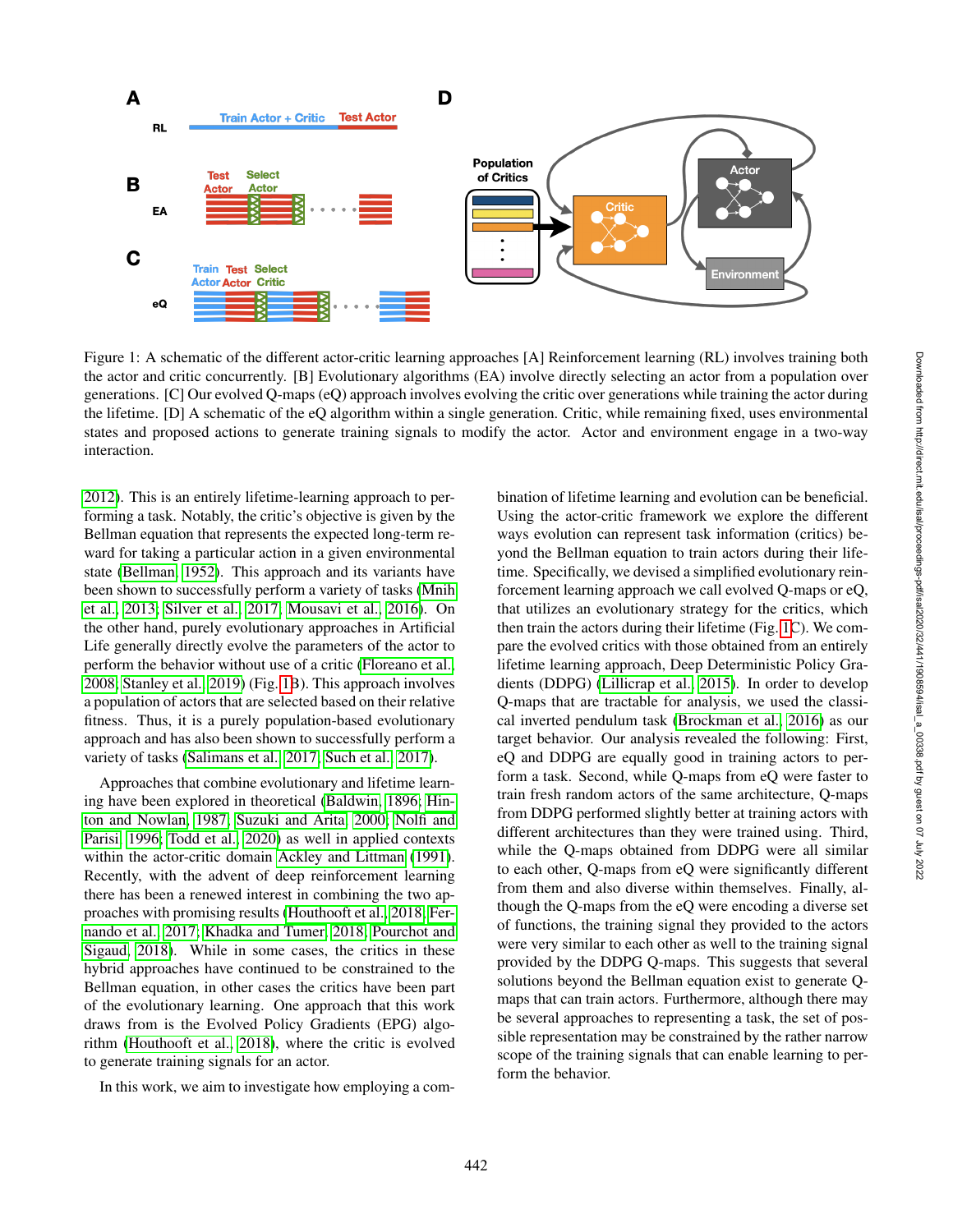# **Methods**

The goal of this work is explore the space of possible critics (Q-maps) over an evolutionary time-scale such that they can enable an actor to successfully learn to perform a behavior during the lifetime. This involves developing the actorcritic agent model, the environment or task, the evolutionary training of the critics, and lifetime learning of actors. These components of the model are described in this section. Further, we compare the evolved Q-maps with Q-maps obtained from a purely lifetime learning approach, Deep Deterministic Policy Gradients (DDPG), which is described at the end of this section.

#### Task design

For our experiments, we train and evaluate our agents on the classical inverted pendulum task. This is one of the easiest classic control tasks; in it an agent must exert a torque on the fulcrum of a rod pendulum in order to balance the pendulum facing upwards. There are three variables that characterize the behavior of the system: the current angle of the pendulum from the vertical in radians, denoted  $\theta$ , the current angular velocity of the pendulum in radians counterclockwise per second, denoted  $\omega$ , and the counterclockwise torque exerted on the pendulum, denoted  $\tau$ . The angular velocity is limited to 8 radians per second and the torque is limited to 2 Newton-meters. The observation of the system given to the agent comprises the  $x$ - and  $y$ -coordinates of the tip of the pendulum and the angular velocity of the pendulum. (Coordinates are used rather than the angle itself to preserve continuity.) Each timestep, the agent provides the torque exerted as a single numerical value. Finally, the agent is provided with a reward signal that penalizes the pendulum falling or moving very quickly, or (to a lesser extent) a large torque being exerted. Over a standard 10-second episode with 50 simulated timesteps per second, the ideal reward given perfect initial conditions is 0; the expectation of ideal reward over randomly sampled initial conditions is in the ballpark of - 130. We use this task because it is simple, low-dimensional, easy to interpret, and popular. See Figure [2\(](#page-3-0)A) for a graphical depiction of the task and its variables.

An "episode" of the task involves resetting the environment with random initial conditions and stepping through one trial of agent-task interaction until a termination condition has been reached. Time is broken into discrete steps, and processing is traded between the agent and the task. Every timestep, a task provides an agent with an observation (known as  $S$  for state), a reward signal (known as  $R$  for reward), and a flag for whether or not its trajectory was just reset (known as  $T$  for termination). In return the agent provides the task with a pattern of motor activations (known as A for action). Together, all of the information from a single timestep transition can be collected in a tuple of the form  $(S_t, A_t, R_{t \to t+1}, T_{t \to t+1}, S_{t+1})$ , known colloquially as a SARTS tuple.

# Agent model

Our model consists of agents, which include a Q-map critic neural network and an actor neural network. Each agent's critic had a feed-forward neural network connecting the task's 3-unit sensory input to two layers of 20 and 10 hidden units respectively, followed by a single-unit quality assessment output. A 1-unit proposed action input was concatenated to the first layer of hidden units. (Adding action inputs to the first hidden layer is a technique used in the DDPG algorithm to boost the magnitude of gradients.) This critic architecture is much smaller than typical for the DDPG algorithm, and results in somewhat unstable performance in DDPG; however, it facilitates the evolutionary algorithm and produces more compact and analyzable networks. The actor architecture is lifted directly from the paper introducing DDPG: the 3-unit sensory input, followed by two layers of 400 and 300 hidden units, followed by a 1-unit motor output. All units use the rectified linear unit signal function except for the critic's output, which has a linear response, and the actor's output, which uses the hyperbolic tangent signal function.  $Q(S, A)$  denotes the Q-map's representation of the quality of an action given a particular state, and  $A(S)$  denotes the actor's preferred action given a particular state.

Over the course of simulation, agents' nervous systems may or may not change. Much artificial evolution assumes that an agent's neural network weights are fixed by their genotypes and do not change over the course of each generation. If the organism's nervous system changes over time, then simulation is split into "training" and "evaluation" phases (as may be familiar from reinforcement learning setups). During the evaluation phase, the nervous system is kept fixed to whatever extent possible.

# Evolved Q-maps (eQ)

Actor fitting Q-maps are representations of the value of taking certain actions in an environmental state. However, they cannot make decisions on what action an agent should take. Given a Q-map, an actor needs to be fit to the values represented by the Q-map to develop an agent that can act in an environment. The following actor-fitting algorithm is shared by all agents in this work.

The actor neural network is initialized with random parameters. Training episodes begin with the actor performing actions in the environment, with a small amount of correlated action noise added as in the DDPG algorithm. In order to improve the actor over the course of the training period, each agent maintains an "experience buffer" that contains a large number of SARTS tuples accumulated over several episodes. Every timestep, a number of SARTS tuples are sampled at random from the experience buffer, and the weights of the actor network are optimized to maximize the critic's assessment of the quality of the proposed action  $A_t'$ given the observation  $S_t$ . Practically, this involves taking the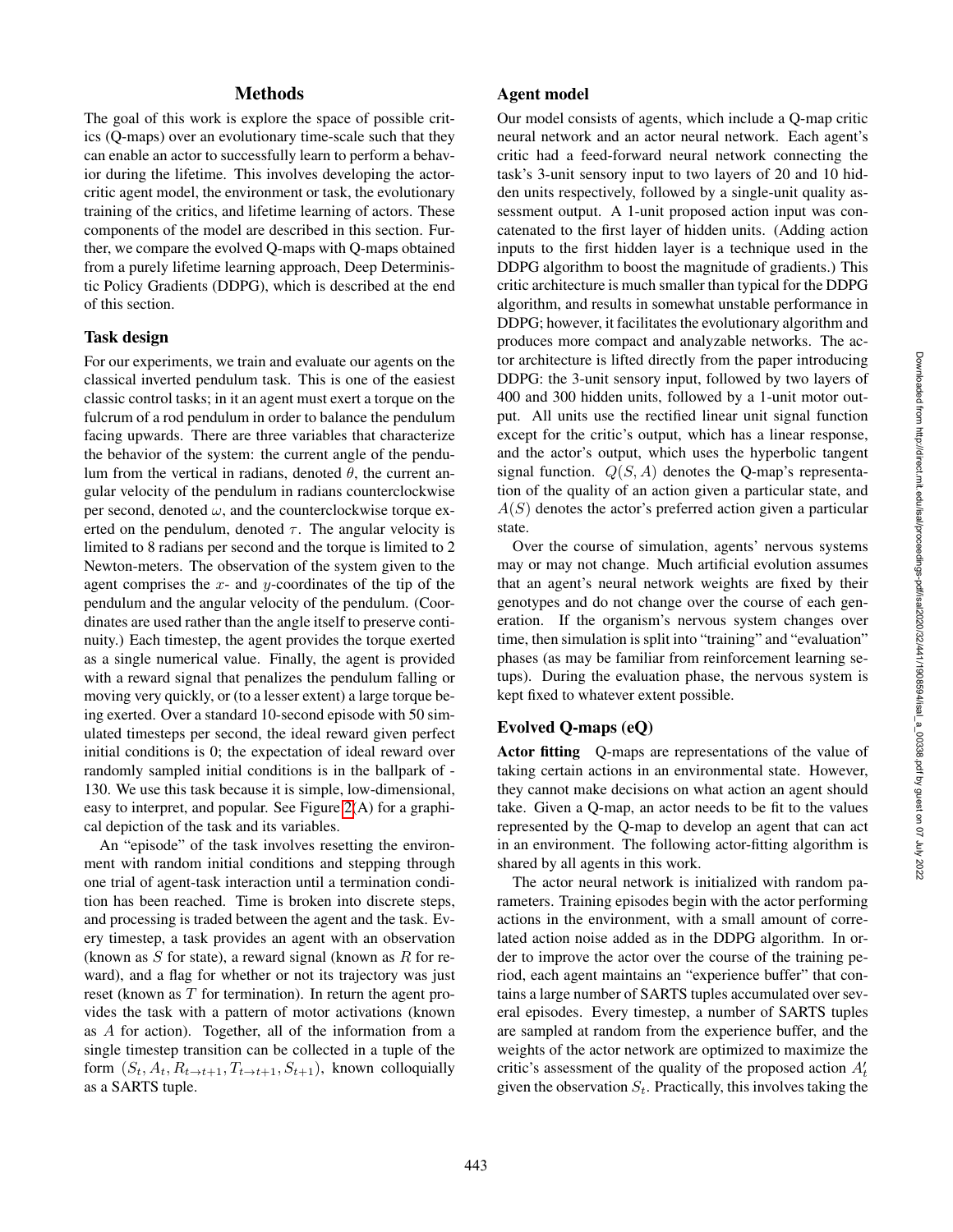

<span id="page-3-0"></span>Figure 2: [A] a schematic of the inverted pendulum task, including the internal state variables  $\theta$  and  $\omega$  as well as the action variable  $\tau$ . [B] Optimization curves for 20 runs of the DDPG algorithm. [C] Optimization curves for 20 runs of the eQ algorithm.

gradient of  $Q(S_t, A_t)$  with respect to  $A_t$ , and then backpropagating that gradient through the actor network to obtain a weight update that we perform according to the Adam optimization algorithm [\(Kingma and Ba, 2014\)](#page-8-20), a popular gradient descent algorithm that includes optimizations such as momentum in weight updates and a decaying learning rate. Intuitively, the actor tunes its actions so as the maximize the value that the critic provides.

It is important to note that as described here, actor fitting keeps the critic's Q-map fixed and uses it only to update the actor's flexible sensorimotor map. Actor fitting does not make use of reward signals from the environment, or indeed, any information from the environment beyond the distribution of states that occurs in its experience buffer.

Critic evolution We propose a simplified version of [Houthooft et al.](#page-8-15) [\(2018\)](#page-8-15) for artificially evolving Q-maps based on the fitness of the actions they favor, which we will term eQ for the remainder of the paper. In the eQ algorithm, a population of  $N = 160$  critic networks is maintained, along with a single set of initial weights for an actor network. Every generation,  $N$  actor networks will be initialized from the set of initial weights, each paired with a critic, and then the actors will be fit to the critics based on the algorithm described above over the course of 50 training episodes. Following that, the fitness of the critics are evaluated by assessing the actors on 100 training episodes using a common, fixed set of initial conditions. To maintain similarity with DDPG, actors use time-correlated action noise as described in the following subsection during fitting and no action noise during assessment. At the end of each generation, an elitist fraction of the top 8 critics are kept as is, and 19 copies of them are made with increasing levels of Gaussian mutation noise added to the parameters of each copy. The standard deviation of the noise ranges from 0.08 to 0.8 units in the parameter space of the neural network. This gives a new population of 160 critics for the

next generation.

#### Deep Deterministic Policy Gradients (DDPG)

Deep Deterministic Policy Gradients is one of the most popular reinforcement learning algorithms. It is used to learn a deterministic policy in which each stimulus corresponds with exactly one action. Although this is not explored in the present work, DDPG is often used to learn a policy that receives raw image data as input and processes this data using a deep convolutional neural network.

In the DDPG algorithm, the actor is fitted to the critic as described above. However, the critic's Q-map is updated concurrently with the actor to fit the Bellman equation, using gradient descent. Under the Bellman equation, the critic's quality assessment of an action given a state is optimized to represent the total expected long-term reward of picking that action from that state: the immediate reward, plus the best available long-term reward given the successor state following this transition, subject to some time discount factor. Given a successor state, the expected long-term reward of the actor's preferred action is used as a proxy for the state's best available long-term reward. In order to stably estimate the best available long-term reward at the successor state, "target networks" that track the critic and actor networks are used to determine this value, rather than determining it directly from the current critic and actor networks.

$$
Q(S_t, A_t) \Leftarrow R_{t \to t+1} + \gamma Q_{\text{target}}(S_{t+1}, A'_{\text{target}}(S_{t+1}))
$$
\n(1)

DDPG is highly dependent on time-correlated action noise to allow for exploration in action space. In timecorrelated noise, such as the Ornstein-Uhlenbeck noise used by most implementations of DDPG, some amount of noise is added to a decaying accumulator each time step, and the accumulated noise is added to the agent's proposed action each time step. This ensures that the action at time  $t$  re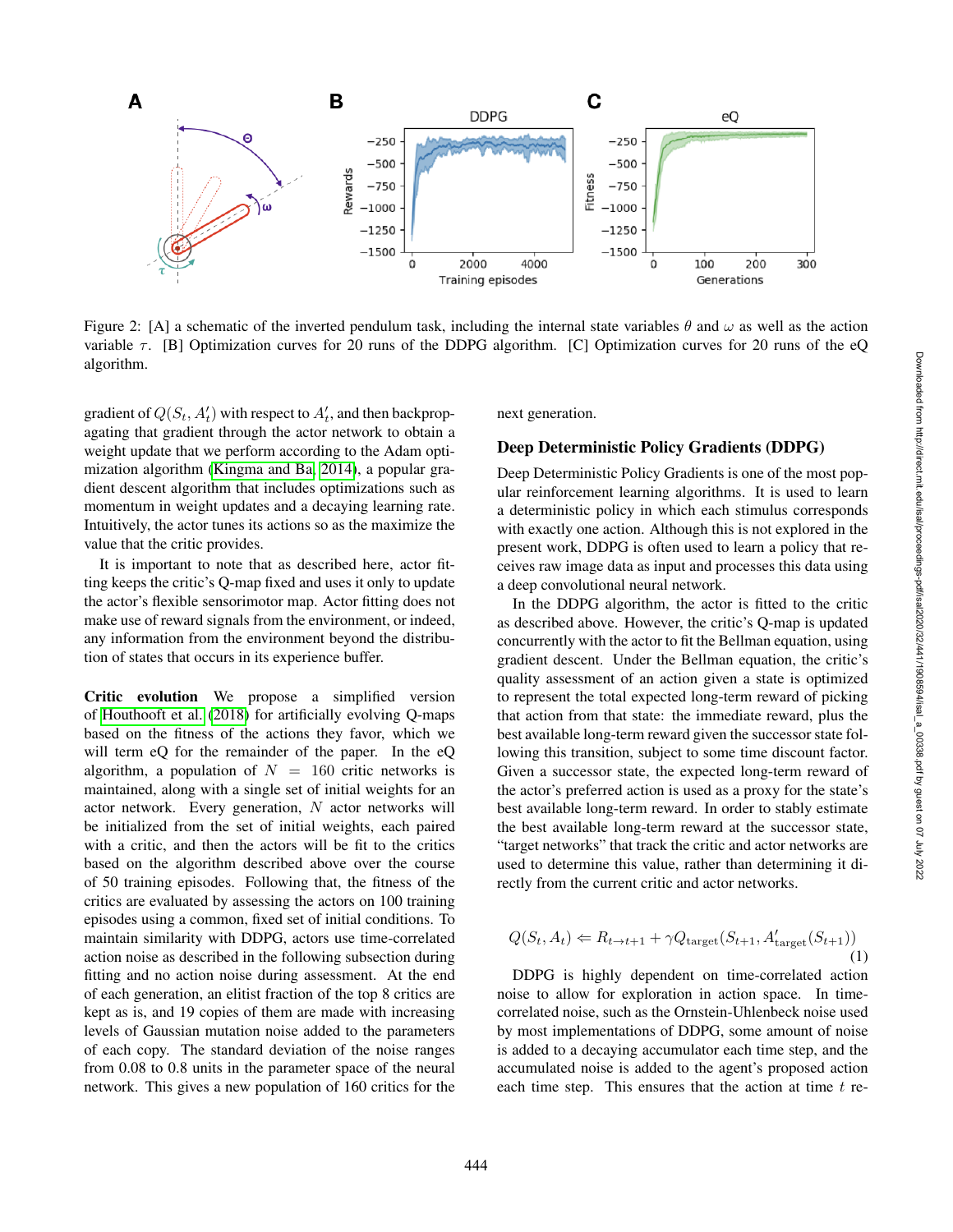mains predictive of the action at time  $t + 1$ , which is crucial to distinguishing the effects of different actions for the purposes of the Bellman equation. We use Ornstein-Uhlenbeck noise with a variance  $\sigma$  of 0.2 and a decay factor  $\theta$  of 0.15. Action noise is disabled during the evaluation period after actor fitting. Consult [Lillicrap et al.](#page-8-19) [\(2015\)](#page-8-19) for more details about the DDPG algorithm.

In order to obtain similarly performing critics from the eQ algorithm and the DDPG algorithm, each run of DDPG included a population of 160 actor/critic pairs. DDPG was carried out for 5000 episodes, at which point the population's performance had stabilized. From each run of each algorithm, the critic whose actor performed the best during run-end assessment was extracted for analysis.

Both DDPG and eQ algorithms share the same basic dynamic: the actor is fitted to the critic's assessments of its proposed actions over recent state transitions, and the critic is influenced by the actor's actions and the environment's dynamics. The key differences between the algorithms are the mechanisms in which and the time scale on which the critic is influenced. In DDPG, the critic's Q-map is fitted to the Bellman equation on recent experiences, with updates every time step of every episode. In eQ, critics that fit actors to do well in the environments provided are deemed more fit and selected for every generation.

## **Results**

Our primary goal is to compare the space of Q-maps that produce adaptive behaviors with the space of Q-maps that fit the Bellman equation. First we use the eQ and DDPG algorithms to generate Q-maps in these spaces for the inverted pendulum task. This is one of the simplest continuous control tasks, and thus allows us to interpret Q-map representations of the task. We then compare the eQ and DDPG critics on four levels: their ability to produce an actor that performs a task, their ability to produce a critic that can train any actor to perform a task, the actual map of state-action values that the critic neural networks encode, and finally the training signal that they provide to the actor.

## Performance of eQ and DDPG

Given the two approaches to generating Q-maps, we first evaluate their relative performance as methods of producing actors. We generated 20 critic/actor pairs using the eQ algorithm and 20 using the DDPG algorithm. The training curves for these two algorithms show that both eQ and DDPG generate critics that can train actors to perform the inverted pendulum task (Fig. [2\)](#page-3-0).

### Robustness of eQ and DDPG critics

While eQ- and DDPG-based optimization of critics were performed with a fixed actor initialization, the optimized critics should theoretically be able to train any random actor. To evaluate this, we performed the actor fitting algorithm on

| Actor         | Period  | <b>DDPG</b>           | eO                    |
|---------------|---------|-----------------------|-----------------------|
| [3,5,1]       | 50eps   | $-1129.5 \pm 194.5^*$ | $-1347.2 \pm 176.8^*$ |
| [3,5,1]       | 5000eps | $-287.3 \pm 265.7$    | $-409.7 \pm 290.0$    |
| [3,20,10,1]   | 50eps   | $-701.6 + 342.1*$     | $-961.6 \pm 384.7*$   |
| [3,20,10,1]   | 5000eps | $-206.9 \pm 158.8$    | $-238.4 + 222.4$      |
| [3,400,300,1] | 50eps   | $-338.8 \pm 253.0$    | $-259.7 \pm 188.6$    |
| [3,400,300,1] | 1000eps | $-207.8 \pm 159.5$    | $-238.5 \pm 165.6$    |

<span id="page-4-0"></span>Table 1: DDPG (N=20) and eQ (N=20) critic performance training new actors (10 per critic). Includes training period of 50 episodes (as in eQ) and training until convergence. (\*Significant to 95% confidence.)

all forty of our obtained critics with 10 fresh actor initializations. Furthermore, we set out to test the robustness of these critics by evaluating their ability to train actors with two other architectures. Altogether, we repeated the actor fitting with three different hidden layer actor architectures: with two hidden layers of 400 and 300 units respectively (the original architecture, denoted by [3, 400, 300, 1]); with two hidden layers of 20 and 10 units respectively (denoted by [3, 20, 10, 1]); and finally with one hidden layer of 5 neurons (denoted by [3, 5, 1]). Since smaller networks exhibit more forgetting problems and less readily fit complex functions, we considered these to be increasing challenges for the critic networks. To obtain smooth training curves that directly measured actor performance, we trained in 25 episode bursts interspersed with 100-episode testing phases using a fixed, standardized set of 100 initial conditions.

Performance of actors averaged over 100 evaluation episodes after 50 episodes of training and at convergence can be found in Table [1.](#page-4-0) We found that at convergence, actors trained by DDPG critics did marginally better than those trained by eQ critics on average, irrespective of actor architecture. In addition, [3, 5, 1] and [3, 20, 10, 1] actors trained by DDPG critics did better throughout training (Fig. [3B](#page-5-0),C), with statistically significant differences at 50 episodes for both architectures (Welch's t-test,  $p < 0.05$ ). However, for the first 250 episodes, eQ critics train [3, 400, 300, 1] actors better than DDPG critics (Fig. [3A](#page-5-0)), though the difference at 50 episodes is marginal. The fact that eQ critics perform better than DDPG ones on the conditions they were optimized under but worse on other conditions indicates that eQ critics are more narrowly specialized than DDPG critics.

|    | <b>DDPG</b>                                     | $e$ O |
|----|-------------------------------------------------|-------|
|    | DDPG   $0.76 \pm 0.12$   $-0.03 \pm 0.24$       |       |
| eO | $\vert 0.03 \pm 0.24 \vert 0.07 \pm 0.53 \vert$ |       |

<span id="page-4-1"></span>Table 2: DDPG/eQ Q-map correlations: the average pair of two DDPG Q-maps exhibits a strong positive correlation, but other Q-maps are on average uncorrelated. Refer to Figure [5A](#page-7-6).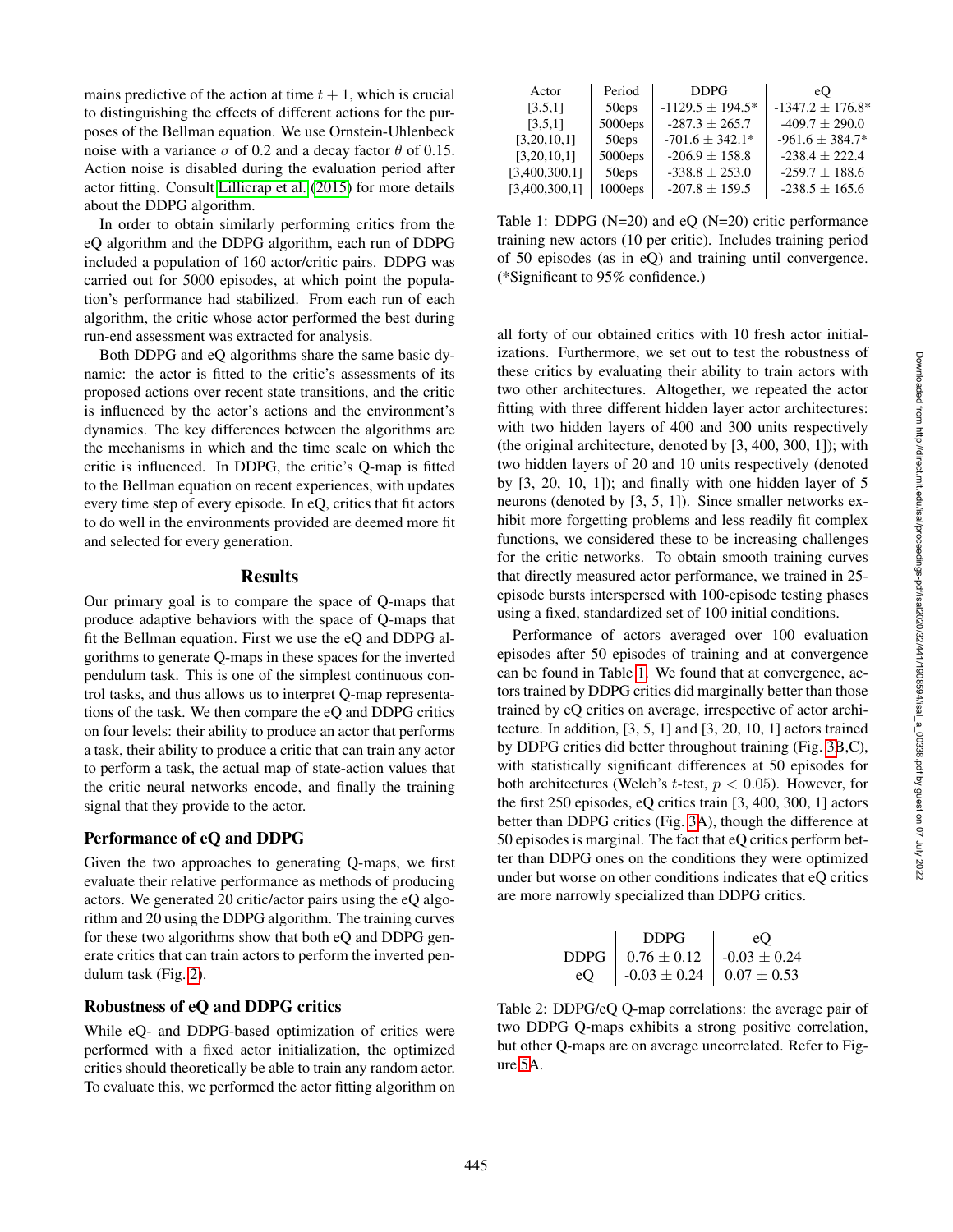

<span id="page-5-0"></span>Figure 3: [A] eQ critics train new [3, 400, 300, 1] actors more quickly than DDPG critics. [B] On the other hand, DDPG critics consistently do better than eQ critics training new [3, 20, 10, 1] actors [C] and [3, 5, 1].

<span id="page-5-1"></span>

|    | DDPG                                                 | e() |
|----|------------------------------------------------------|-----|
|    | DDPG $\vert 0.53 \pm 0.12 \vert 0.45 \pm 0.13 \vert$ |     |
| eO | $0.45 \pm 0.13$   $0.47 \pm 0.13$                    |     |

Table 3: DDPG/eQ training signal correlations are all around 0.5, indicating on average moderate positive correlations between the training signals from any two critics. Refer to Figure [5B](#page-7-6).

# Comparison of Q-map activations

DDPG critics are optimized to represent the task per the Bellman equation. However, no such constraint is placed on the representation learned by the eQ critics since they are optimized solely based on the performance of their actors. Therefore, it is possible that eQ critics discover solutions beyond the Bellman equation. To study this, we directly compare the representations learned by the critics optimized using eQ and DDPG algorithms by comparing the activation maps over the entire range of state-action inputs. The activation maps are sampled uniformly across the state-action space with 200 angles, 9 angular velocities, and 40 torques spanning the valid range. This yields 72,000 observed activation values for each critic. Because the output neurons of the networks have linear signal functions, there are no strict bounds on the activation values, which range from −422.0 to 321.0 for eQ critics and −424.5 to 2.4 for DDPG critics. An illustrative example of the Q-map of a DDPG critic is shown in Figure [4A](#page-6-0),B,C and that of an eQ critic is shown in Figure [4D](#page-6-0),E,F. Representations of DDPG critics are interpretable based on the Bellman equation by having higher values for more favorable state-action pairs, and notably for more favorable states. For instance, when the angular velocity,  $\omega$ , is 0 an angle of 0 has the highest value (pendulum is balanced at the top), but when the angular velocity is  $-8$ an angle of 2.5 has the highest value (swinging upwards). However, eQ critics are not interpretable in the same way suggesting that they do not represent the same objective as the Bellman equation.

To quantitatively compare the representations of the 20 eQ and 20 DDPG critics, we performed a two-part analysis on the activation maps. To prepare, we calculate the correlation of the activation maps of each pair of critics – do the same state-action pairs lead to high or low activity for both critics? Then we performed a clustering analysis, which allows us to visually observe which activation maps appear by correlation to represent similar interpretations of the stateaction space. Finally, we calculated the average correlation between different critics within each treatment group and the average correlation between critics across the treatment groups, which lets us easily represent how self-similar each group is and whether the two groups are more dissimilar from each other than they are internally. The clustering analysis revealed that DDPG critics are much more strongly correlated with each other than they are to the eQ critics, forming a single cluster before joining the rest of the critics (Fig. [5A](#page-7-6)). The average correlation analysis (Table [2\)](#page-4-1) further revealed that while DDPG critics tend to agree quite strongly about which state-action pairs are the most favorable with a strong positive linear correlation, eQ critics have near-zero correlations with either each other or with DDPG critics, indicating that they do not converge to a single shared representation of the full state-action space. The eQ-eQ correlation has a higher standard deviation than the eQ-DDPG correlation, indicating that eQ critics have stronger linear correlations with each other (both positive and negative) than they do with DDPG critics.

# Comparison of training signals

Each critic supplies a training signal to its paired actor by the derivative of its Q-map activation with respect to proposed action. Since the representations of the critics are so significantly different between eQ and DDPG, we set out to compare the training signals that they provide to the actors. The training signal at state S and action A is  $\delta Q(S, A)/\delta A$ . This derivative ranged from -9.9 to 7.4 for eQ critics and - 85.8 to 89.7 for the DDPG critics, with mean magnitude 1.3 (eQ) and 4.8 (DDPG). The derivative is sampled across an-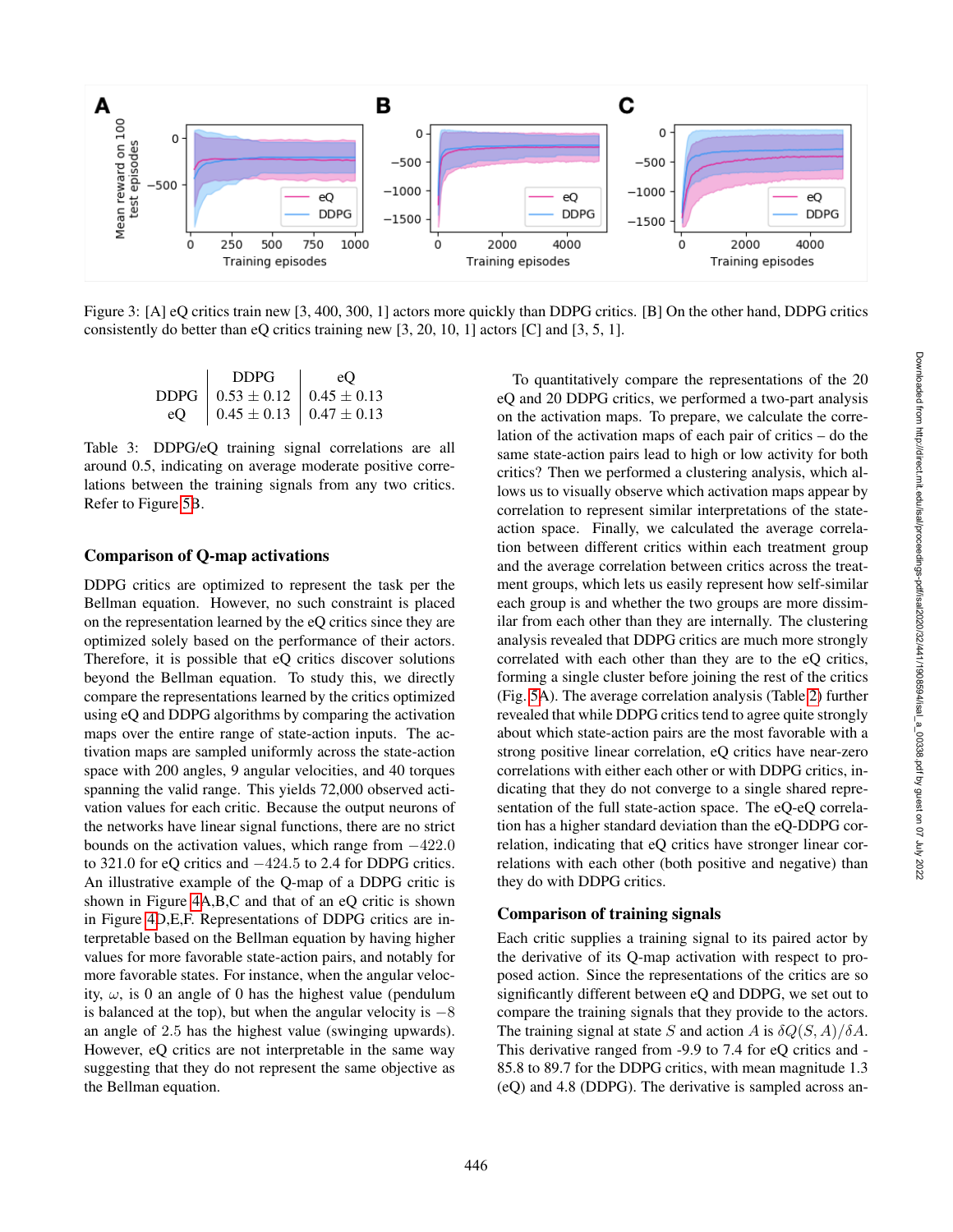

<span id="page-6-0"></span>Figure 4: Illustrative example of a DDPG Q-map (A-C), an eQ Q-map (D-F); DDPG training signals (G-I) and eQ training signals (J-L). In Q-maps, deeper blue indicates a greater value  $Q(S, A)$  relative to Q-values elsewhere in the state-action space; for the DDPG critic, more favorable states and actions are generally darker than less favorable states and actions, but for the eQ critic there is no discernible pattern of activations by state. In training signal maps, blue indicates that a more clockwise (negative) torque is favorable and red indicates that a more counterclockwise (positive) torque is favorable.

gle, angular velocity, and torque as described in the previous subsection. An illustrative example of the training signals of a DDPG critic is shown in Figure [4G](#page-6-0),H,I and that of an eQ critic is shown in Figure [4J](#page-6-0),K,L. Both represent qualitatively similar decision boundaries.

The same quantitative analyses are performed on training signal maps as were performed for Q-maps. The clustering analysis (Fig. [5B](#page-7-6)) found that 11 of the 20 DDPG critics initially clustered together but that the remaining 9 DDPG critics were evenly intermingled with the eQ critics. This means that critics were intermingled overall, but that several DDPG critics exhibited a similar training pattern. Unlike in the raw activation case, the cluster of DDPG critics does not show a greater internal correlation than other – intermingled – clusters of critics. Consistent with these results, the average correlation analysis (Table [3\)](#page-5-1) reveals that the training signals of DDPG-DDPG critic pairs exhibit a slightly higher correlation than that of eQ-DDPG or eQ-eQ critic pairs. All of these correlations are around 0.5, a moderate positive correlation. This suggests that although the two groups of critics encode different representation of the task, they ultimately provide similar training signals to the actor.

### **Discussion**

In summary, using our simplified actor-critic model of evolutionary reinforcement learning, we demonstrate that there is a degenerate mapping between the evolved representation of the state-action space and the training signal that enables lifetime learning. Specifically, by evolving critics to train actors and comparing the evolved critics to the lifetime-learned critics, we demonstrate the following: First, an evolutionary reinforcement learning approach, eQ, is able to generate actors that are just as good as those generated by DDPG in performing the Inverted Pendulum task. Second, evolved Qmaps train fresh actors better than DDPG Q-maps under the conditions they were optimized for, but waiting for actors' convergence or varying the actor's architecture reverses this trend. This indicates that while both strategies produce functional critics, eQ produces more specialized Q-maps than DDPG. Third, most Q-maps generated by DDPG correlate strongly with each other but on average, Q-maps generated with eQ are correlated neither with each other nor with those generated by DDPG. Finally, any two Q-maps' training signals will have a moderate positive correlation across the state-action space, regardless of which way they were generated. The evolutionary reinforcement learning approach allowed us to explore other objectives for the critic beyond the Bellman equation. As a result, we found a diverse set of Q-maps that were just as good in their ability to train actors, broadening the definition of a useful critic beyond those that fit the Bellman equation. This opens up avenues of future research to characterize the functions that the evolved critics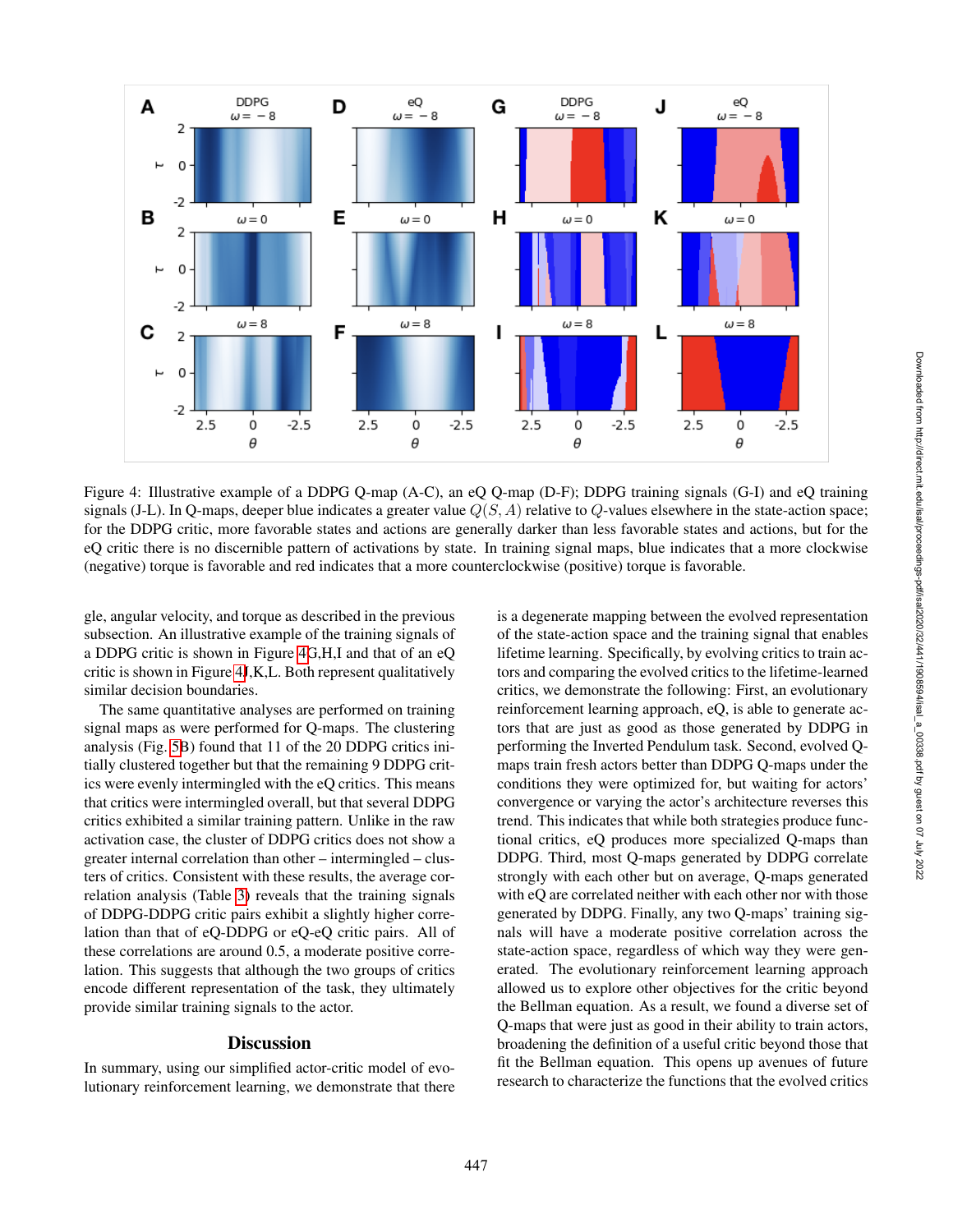

<span id="page-7-6"></span>Figure 5: In general, while Q-maps from DDPG and eQ are very different, the gradients they supply to train actors are very similar. [A] Q-map activations from DDPG cluster together first before forming a cluster with eQ maps. [B] Hierarchical clustering of gradients from Q-maps reveals little discernible clustering of gradients from DDPG and eQ.

represent to potentially discover new reinforcement learning training methods.

Our work on whether training signals from eQ critics are meaningfully different from training signals from DDPG critics contributes to the literature of evaluating actor-critic models. From our results showing the variability of solutions that an algorithm can produce, we argue that it is advisable to report both within- and between-algorithm variability when comparing two algorithms. In related work, [Houthooft](#page-8-15) [et al.](#page-8-15) [\(2018\)](#page-8-15) find that their evolved policy gradients algorithm produces training signals with a Spearman correlation of 0.5 to those of a standard reinforcement learning algorithm, and use this fact to argue that the two algorithms generate training signals "related to, but different from" each other. In our work, we found that multiple runs of DDPG produced critics whose training signals are only correlated to this level. Given the wide range of reinforcement learning algorithms under study, each of which might result in a different level of variability between runs, reporting withinalgorithm variability will help to provide a richer picture of the differences between different algorithms.

This work provides evidence in support of the ongoing movement towards algorithms generating algorithms [\(Clune, 2019\)](#page-7-7). In this work, we used a specific evolutionary/lifetime learning algorithm, replacing a machine learning objective with an unconstrained fitness-maximizing objective. We believe that further analysis of models obtained from such approaches has the potential to yield several new algorithms that would be impractical to discover through manual incremental development of existing algorithms. While this approach has focused on the actorcritic framework, there have been other non-actor-critic approaches to lifetime reinforcement learning [\(Lapan, 2018\)](#page-8-21) that can be explored in a similar fashion. Altogether, hybrid approaches combining evolutionary and lifetime learning have demonstrated great promise towards the aim of developing new algorithms for developing artificial systems with the robustness and flexibility of natural systems.

# Data availability

The simulation code and data files are publicly available on GitHub: [github.com/ajleite/RLBeyondBellman.](https://github.com/ajleite/RLBeyondBellman)

# Acknowledgements

We are thankful for the reviewers' comments. This material is based upon work supported by the National Science Foundation under Grant No. 1845322. AL is supported by the Hutton Honors College of Indiana University, and the computation was supported by Lilly Endowment, Inc., through its support for the Indiana University Pervasive Technology Institute.

## References

- <span id="page-7-4"></span>Ackley, D. and Littman, M. (1991). Interactions between learning and evolution. *Artificial life II*, 10:487–509.
- <span id="page-7-3"></span>Baldwin, J. M. (1896). A new factor in evolution. *The american naturalist*, 30(354):441–451.
- <span id="page-7-1"></span>Barto, A. G., Sutton, R. S., and Anderson, C. W. (1983). Neuronlike adaptive elements that can solve difficult learning control problems. *IEEE transactions on systems, man, and cybernetics*, (5):834–846.
- <span id="page-7-2"></span>Bellman, R. (1952). On the theory of dynamic programming. *Proceedings of the National Academy of Sciences of the United States of America*, 38(8):716.
- <span id="page-7-5"></span>Brockman, G., Cheung, V., Pettersson, L., Schneider, J., Schulman, J., Tang, J., and Zaremba, W. (2016). Openai gym.
- <span id="page-7-7"></span>Clune, J. (2019). Ai-gas: Ai-generating algorithms, an alternate paradigm for producing general artificial intelligence. *arXiv preprint arXiv:1905.10985*.
- <span id="page-7-0"></span>Dickinson, A. (1980). *Contemporary animal learning theory*, volume 1. CUP Archive.